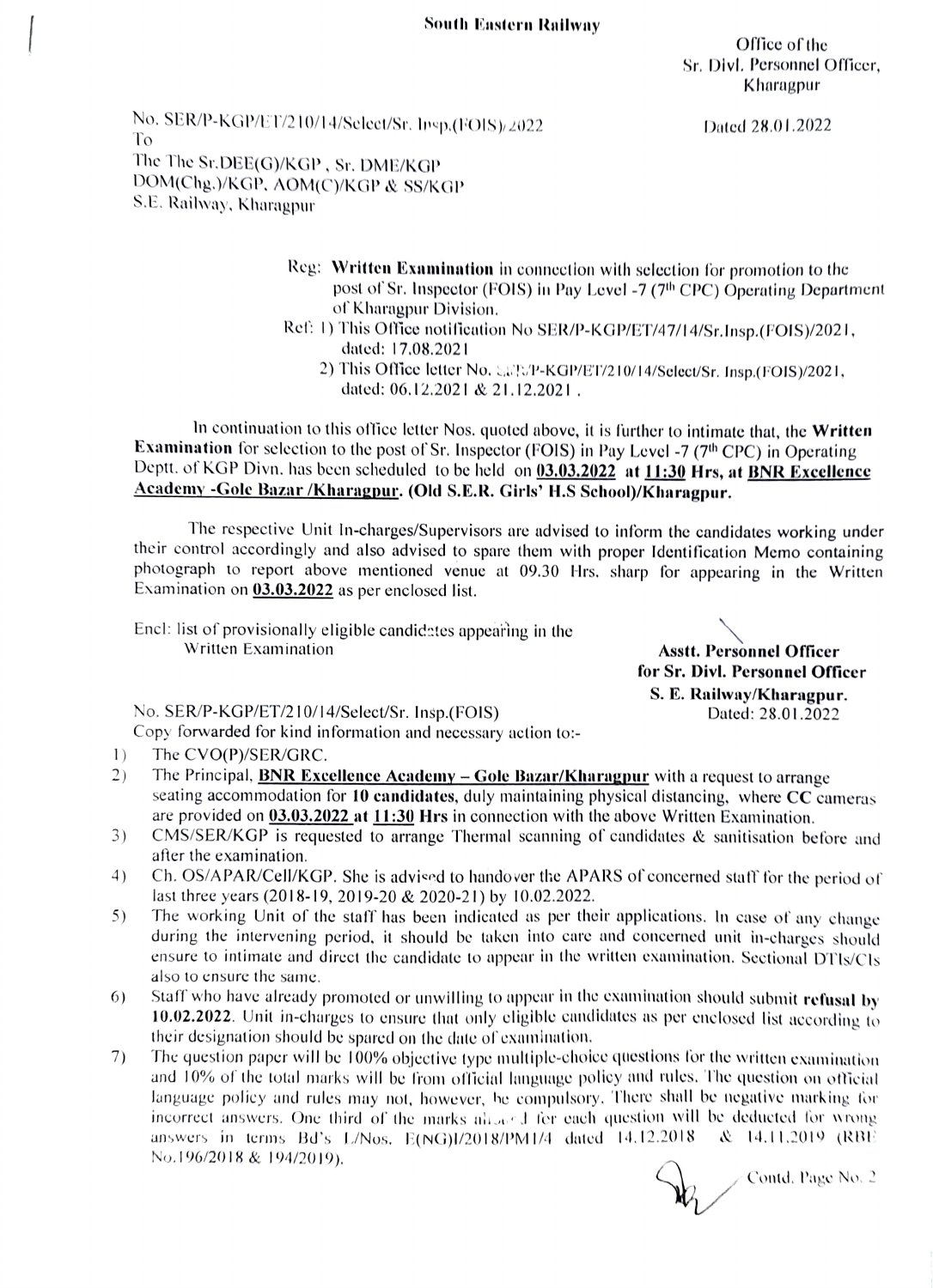

- Page-2<br>Candidates will be required to darken the circle by Blue ball pen of their choice, against the
- 
- 
- 8) Candidates will be required to darken the circle by **Blue ball pen** of their choice, against the<br>
19) Candidates are allowed to take away the question papers alongwith them on conclusion of the exampled<br>
10) Syllabus o provisional eligibility list, they should note that there will be no back tracking under any
- 12) The panel will be formed in the order of merit based on the written examination, and perusal of service and there will be no classification of the non-cordination of the method of  $\frac{1}{2}$
- 13) The staff should be directed to appear in the written Examination with directions that candidates to wear a mask that covers their mouth and nose & to follow basic personal hygiene such as using hand<br>sanitizer etc.<br>All candidates will under sanitizer etc.
- 14) All candidates will undergo thermal scanning and they should keep 2m distance from each other at the premises of examination centre.<br>15) There will be no Supplementary W/Test unless it is covered under the rules.
- 
- the premises of examination centre.<br>
<sup>15</sup>) There will be no Supplementary W/Test unless it is covered under the rules.<br>
<sup>16</sup>) Staff who are not having the requisite Medical fitness (A3) are subject to passing the requisit Medical Examination (A3) in case of qualifying in the written examination before empanelment to
- 17) This has been uploaded in the SER, KGP Divn. Website.

 $\int_{0}^{1} | \gamma \gamma |$ 

Sr. Divl. Personnel Officer S. E. Railway/Kharagpur.